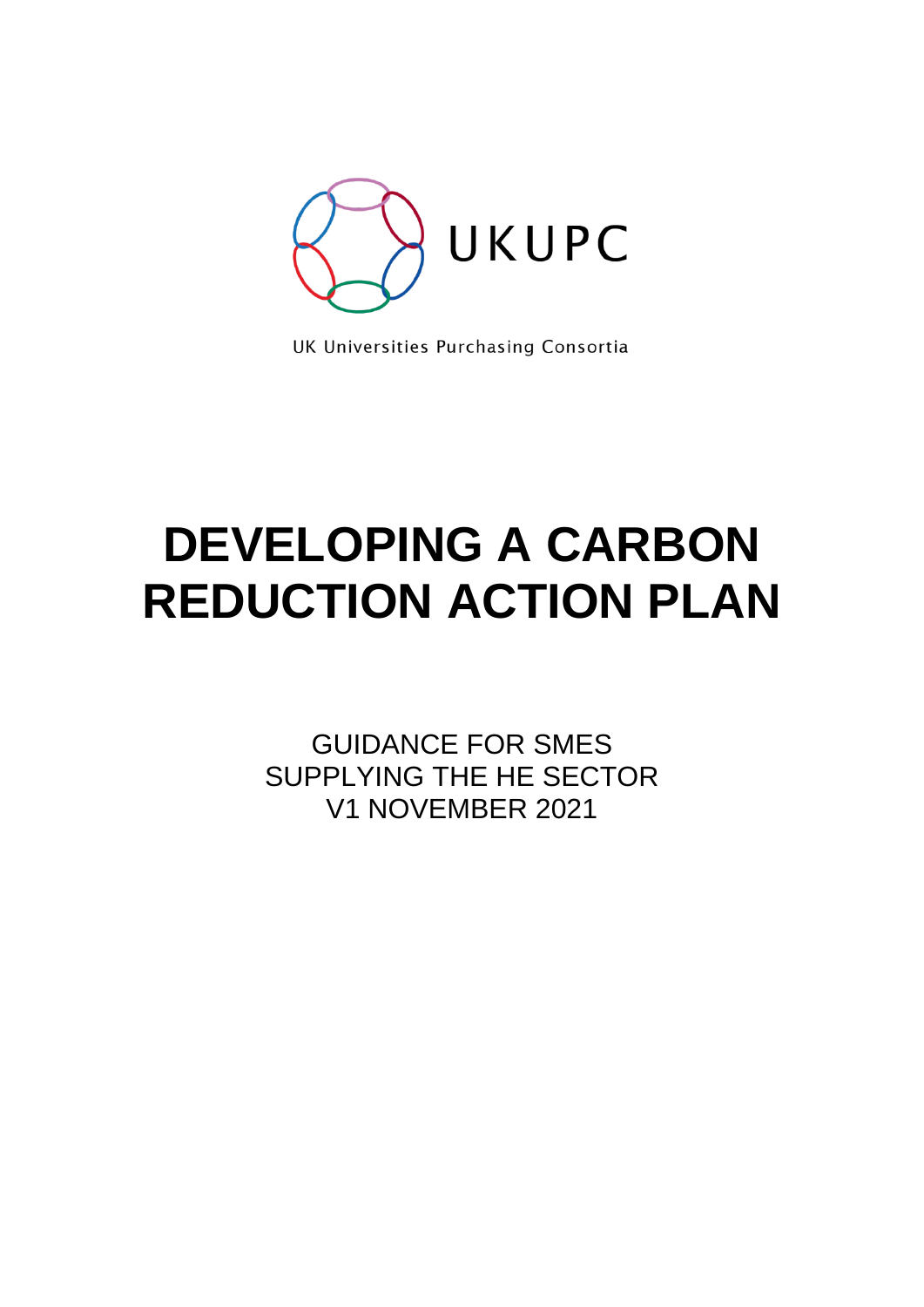## **CONTENTS**

Why is carbon reduction important? **3** Why does the HE sector want suppliers to commit to a carbon reduction plan? **3** Benefits of having a carbon reduction plan **4** Ways to reduce your carbon footprint **4** Steps in developing a plan **4** Suggested template **6** Useful resources **8** Key terms glossary **8**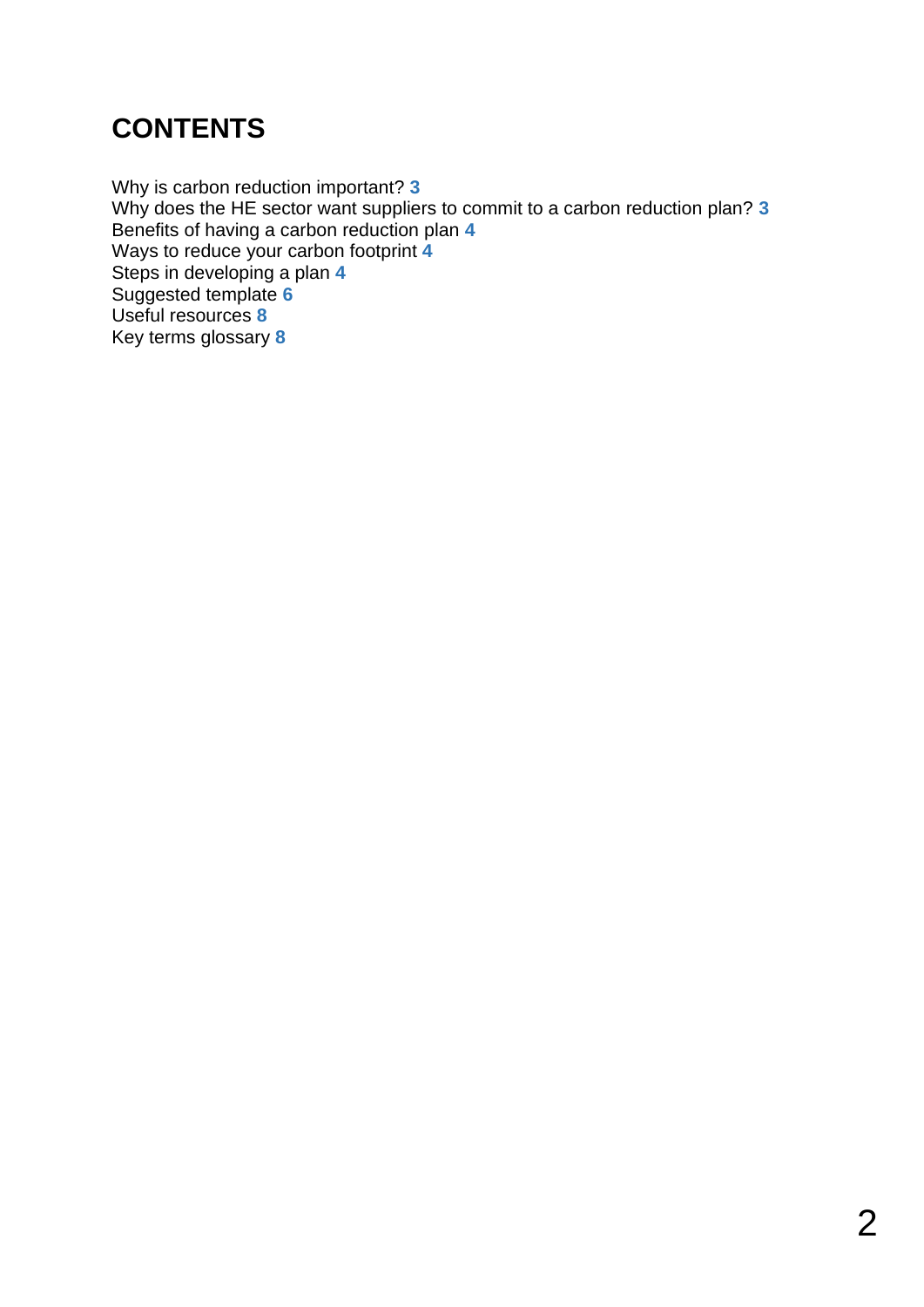### *Why is carbon reduction important?*

Climate change is seen as the greatest environmental challenge facing the world today, with rising global temperatures bringing rising sea levels, changing weather patterns and increased frequency and intensity of extreme weather incidents. Climate change is caused by the release of greenhouse gases (GHG) including carbon dioxide, methane and other gases into the atmosphere. The UK government has made a commitment to achieve netzero by 2050, which means unavoidable GHG emissions, such as from agricultural, will be balanced by GHG removal by this date. In addition, to reduce the risk of average global temperatures increasing by 1.5C (based on pre-industrial levels) human caused GHG emissions must be reduced by approximately 45% by 2030. This is important as beyond a 1.5C rise there is increased likelihood of ecosystem collapse, extreme weather and the loss of Pacific Island nations.

NB: 'Carbon reduction' is often used as shorthand for greenhouse gas reduction

### *Why does the HE sector want suppliers to commit to a carbon reduction plan?*

- Universities and consortia are contracting authorities and follow public contracting regulations. Since June 2021, all contracting authorities have been required to consider the UK Government's [National Procurement](https://assets.publishing.service.gov.uk/government/uploads/system/uploads/attachment_data/file/990289/National_Procurement_Policy_Statement.pdf) Policy Statement which includes "contributing to the UK Government's legally-binding target to reduce greenhouse gas emissions to net zero by 2050"(NPPS June 2021). In Scotland ambitious emissions reduction targets are set out in the Climate Change (Scotland) Act 2009, which was amended by the Climate Change (Emissions Reduction Targets) (Scotland) Act 2019. The Climate Change Plan update sets out a pathway to meeting Scotland's emissions reduction targets over the period to 2032.
- One of the primary purposes of the education sector is to support the well-being of future generations and that's just not possible without considering how we can minimise the impact of the sector's activities on the environment.
- Our stakeholders want the sector to work on reducing greenhouse gases, whether they are academics, students, pressures groups, local communities or local and national government
- Many UK universities, local authorities & the NHS have all committed to achieving net-zero before 2030. Many of these commitments include, on some level, emissions related to their supply chains.
- UKUPC and many universities have adopted the [Sustain Supplier code of conduct](https://www.ukupc.ac.uk/responsible%20procurement.html) which includes the clause 4.7 which states "The Supplier must support the aims of the sectors in reducing the climate emission impact of their supply chains, including having clear and verifiable plans and actions in place, where to do so is reasonable and proportionate to the nature of the goods and services provided."
- Larger suppliers who fit two of the three thresholds of £36m annual turnover, £18m balance sheet total or 250 employees already have to report their emissions under [SECR 2019,](https://www.carbontrust.com/news-and-events/insights/secr-explained-streamlined-energy-carbon-reporting-framework-for-uk) but as the bulk of organisation's supplying the HE sector in the UK are SME's, the sector needs to encourage all suppliers to work on carbon reduction to be able to meet the targets on Scope 3 emissions.
- Government Tenders with a contract value of over £5 million will require bidders to complete a mandatory carbon reduction plan as part of their submitted bid as per [PPN06/21](https://www.gov.uk/government/publications/procurement-policy-note-0621-taking-account-of-carbon-reduction-plans-in-the-procurement-of-major-government-contracts).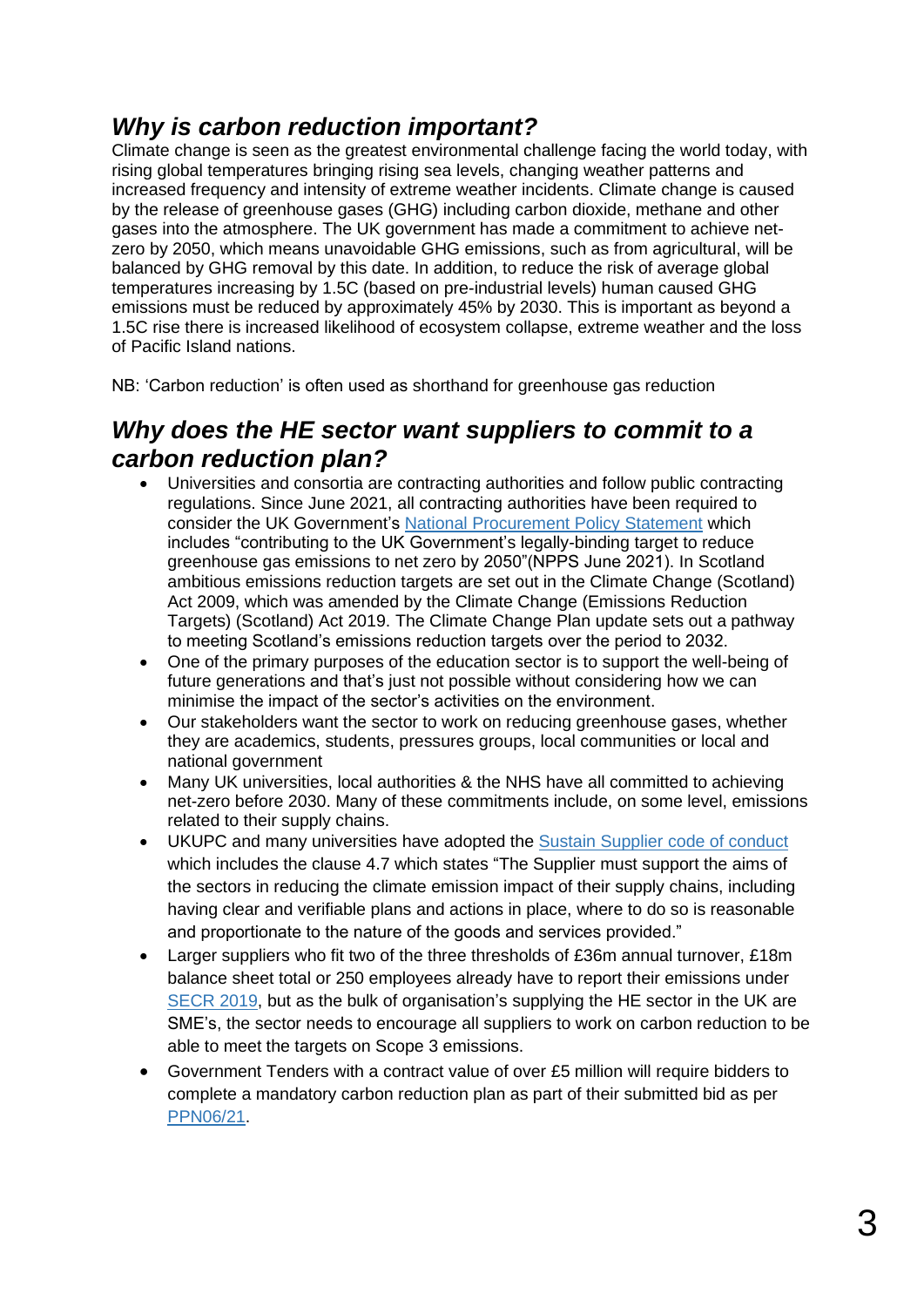### *Benefits of suppliers having a carbon reduction plan*

- Helps meet the information requests of your customers who are focused on carbon reduction.
- Could save money or improve profitability if you reduce energy and resource use. This may also increase your competitiveness and the opportunity of winning more business with a lower cost base.
- It demonstrates you are doing your bit to reduce your carbon footprint and will provide good evidence in tenders as well as giving opportunities for positive PR and media.
- Future public sector tenders and contracts are likely to request information on the carbon intensity of goods & services as well as carbon emissions throughout the supply chain.
- Could help recruit and retain staff there is much greater awareness of climate change amongst young people including graduates & and many have expectations that the organisation they chose to work for are doing something to support carbon reduction.

### *Ways to reduce carbon footprint*

- Reduce business travel and embrace virtual meetings.
- Electrify your fleet.
- Make electric vehicle charging points available to your employees.
- Agree a delivery schedule with customers and suppliers to reduce the number of deliveries.
- Consider flexible workplaces and remote working to reduce the emissions from commuting and office space.
- Invest in energy efficiency measures, such as improving building insulation, choosing low energy appliances and processes.
- Change to energy efficient LED lighting.
- Move to green/renewable energy for your buildings or invest in solar PVs and heat pumps.
- Adjust and manage your building temperature via central energy management.
- Install a smart meter.
- Look at reducing the energy used in your IT server room.
- Reduce plastic use, especially single use plastics or virgin material.
- Reduce printing and paper use, embrace a paper free office.
- Minimise waste from your products, packaging and any food from canteens and restaurants.
- Segregate waste to maximise recycling opportunities and possibly generate income.
- Reduce, repair, reuse, recycle or donate wherever possible.
- Responsibly source materials or services to ensure they are as green as possible.
- Innovate and re-design products and services to minimise their emissions and waste.
- Introduce a cycle to work scheme.
- Offset the carbon you can't reduce and ensure you are using credible off-setting schemes such as Gold Standard off-sets.

### *Steps in developing a plan*

#### 1. **Determine what needs to be measured**

What activities in your business release greenhouse gases and how should you measure it? Greenhouse gas are categorised into 3 scopes as below:

**Scope 1** covers direct emissions from owned or controlled sources.

**Scope 2** covers indirect emissions from the generation of purchased electricity, steam,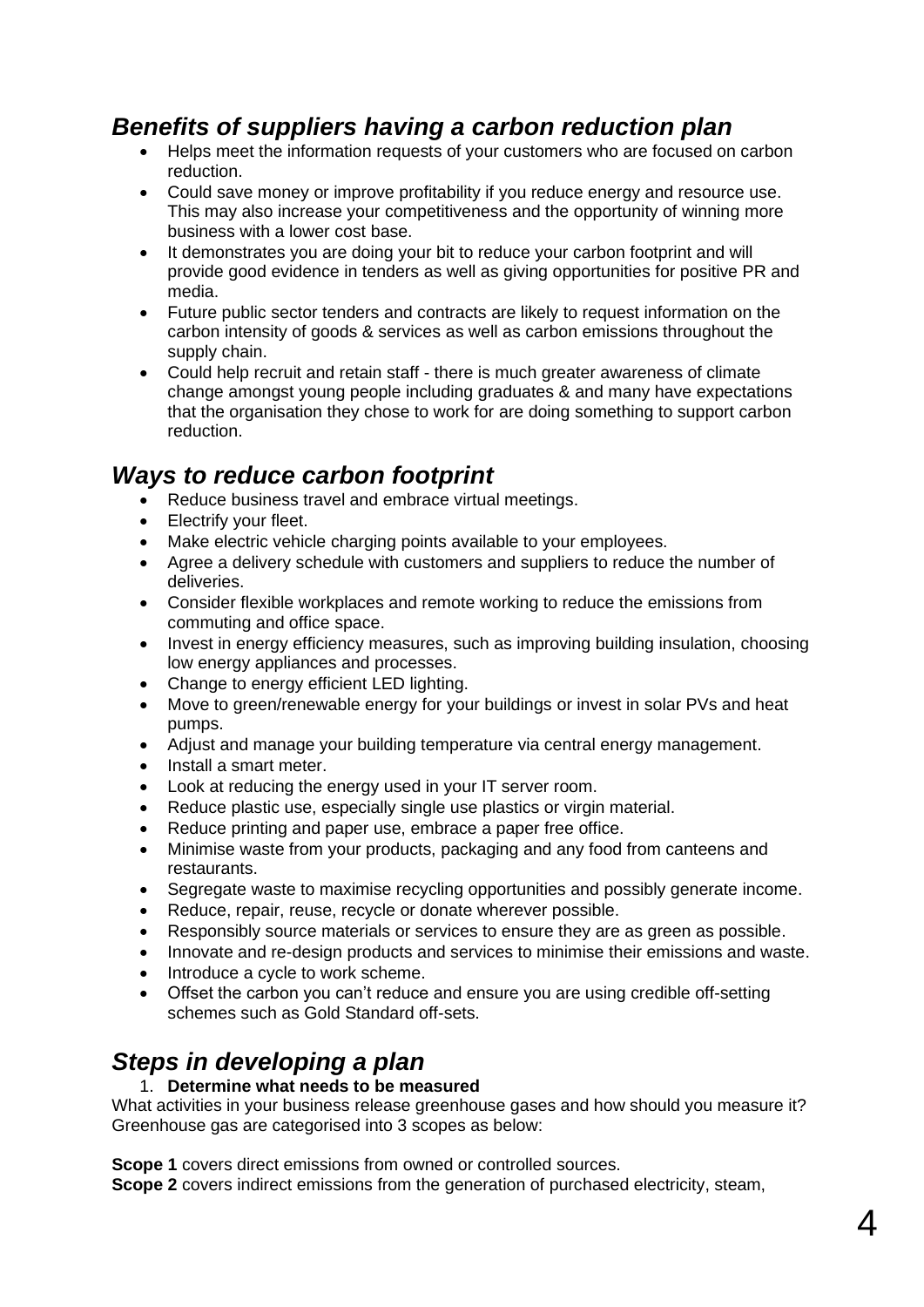heating and cooling consumed by the reporting company. **Scope 3** includes all other indirect emissions that occur in a company's supply chain.

| <b>Emission Source</b> | <b>Scope</b>   | <b>Suggested measurement</b>                  | Data source                     |
|------------------------|----------------|-----------------------------------------------|---------------------------------|
| Gas                    | 2              | <b>Total kilowatt hours</b>                   | Gas bill                        |
| Electricity            | $\overline{2}$ | <b>Total kilowatt hours</b>                   | Electricity bill                |
| Fuel in company        |                | Fuel purchased in litres<br>Receipts/invoices |                                 |
| vehicles               |                | or vehicle mileage                            | Logbooks, vehicle tracking      |
|                        |                |                                               | systems, odometers              |
| Third party carriers   | 3              | Vehicle mileage                               | Supplier invoices or reports    |
| Employee travel        | 3              | Distance travelled in miles or                | Expense claims, tickets, travel |
|                        |                | kilometres                                    | booking or management           |
|                        |                |                                               | systems. Can use internet to    |
|                        |                |                                               | calculate distances             |
| Water supply           | 2              | Total water supplied in cubic                 | Water bill                      |
|                        |                | metres                                        |                                 |
| <b>Water Treatment</b> | 2              | Total water treated in cubic                  | Water bill                      |
|                        |                | metres                                        |                                 |
| Waste                  | 3              | Waste to landfill tonnes and                  | Waste collection/recycling      |
| disposal/recycling     |                | tonnes recycled                               | provider invoices/reports       |

Some of the most common measurements are shown below;

#### 2. **Calculate current emissions**

The data collected from the sources in step 1 will need to be converted using emissions factors which will then lead to your greenhouse gas emissions e.g., **Total Gas kilowatt hours x emission factor = Greenhouse gas emissions.** There are online greenhouse gas calculators to help you such as can be found on the [Carbon Trust website](https://www.carbontrust.com/resources/sme-carbon-footprint-calculator) or if you want to use your own spreadsheet, you can use [the BEIS](https://my2050.beis.gov.uk/?levers=111111111111111) annually updated greenhouse gas conversion factors.. Reporting should be in  $CO<sub>2</sub>e$  (see glossary).

#### 3. **Develop an action plan to reduce your emissions**

Now you are aware of your current emissions, you can use this information to create an action plan to reduce your emissions. Some ideas for items to look at can be found in the 'ways to reduce carbon footprint' section. It would be beneficial to set an emissions reduction target to assist focus within the business. Not all carbon reduction plans can be achieved in the short term, so look at phased targets, for example, 20% reduction within 2 years, 50% within 5 years, net-zero within 10 years. Also consider whether you want to make this a public commitment on your website and annual report or sign up to the SME Climate **Commitment** 

#### 4. **Monitor and report your emissions against your target**

Consider how often emissions should be monitored and reviewed and by who? How should this be published internally, and should it be broken down to department or location level to encourage 'ownership' and focus.

Reductions in greenhouse gas emissions are also worth reporting to external stakeholders who may be interested in your progress and in the case of customers, may seek to incorporate some of your data into their own emissions data where it applies to deliveries etc. It may also be worth including in your annual report or published on your website as a 'good news' story or as evidence of your commitment to reducing your environmental impact in a tender submission.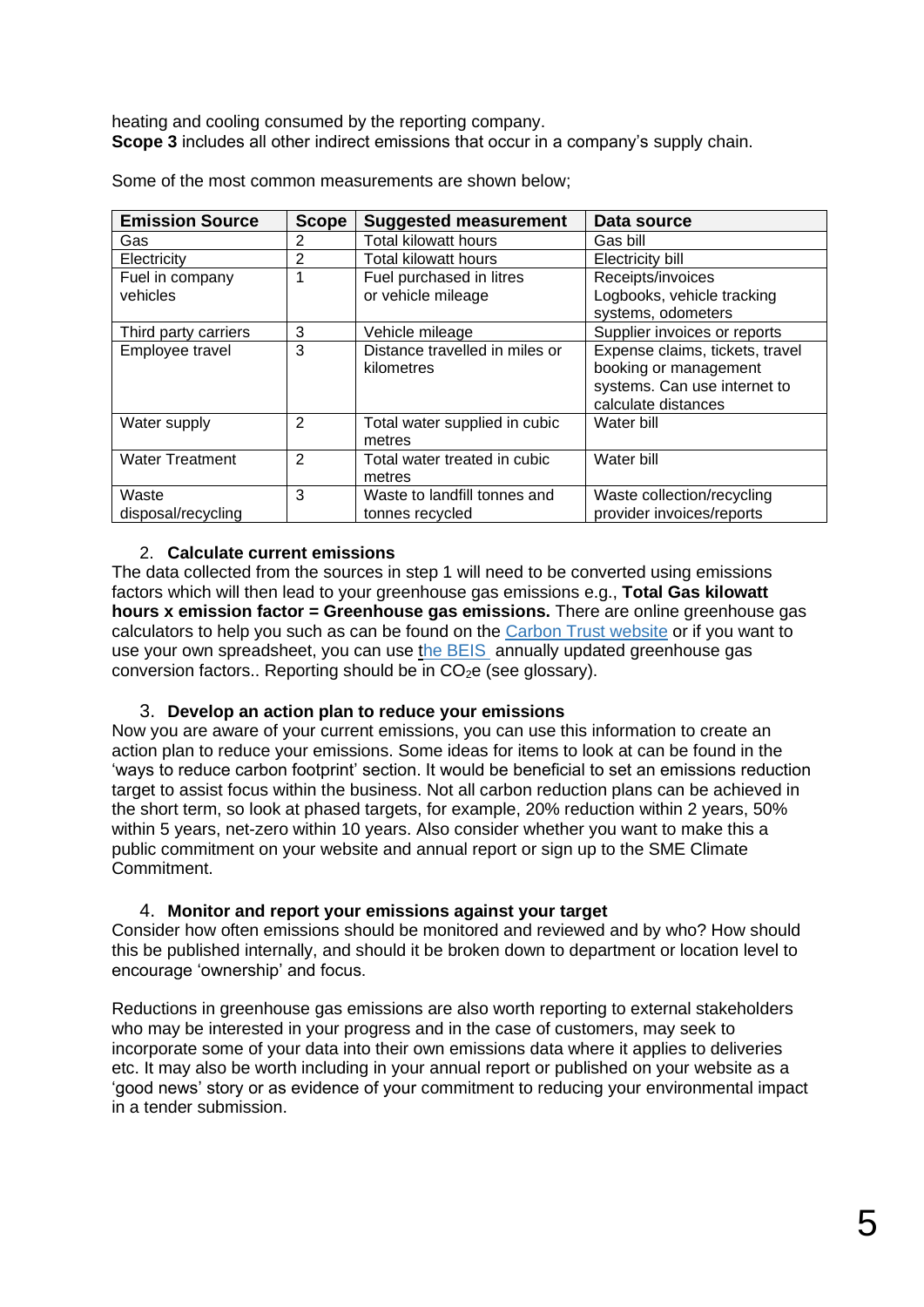### *Suggested template*

*If you are also supplying direct to central and local Government, you may prefer to use the template in* [PPN 06/2](https://www.gov.uk/government/publications/procurement-policy-note-0621-taking-account-of-carbon-reduction-plans-in-the-procurement-of-major-government-contracts)*1*

### **CARBON REDUCTION ACTION PLAN**

| <b>Supplier Name and main</b><br>address |  |
|------------------------------------------|--|
| <b>Prepared by</b>                       |  |
| Name and job title                       |  |
| Date submitted                           |  |

#### **1. OVERALL CARBON REDUCTION TARGETS**

| Goal                          | <b>Target Date</b> |
|-------------------------------|--------------------|
| e.g. Scope 1 50%<br>reduction | 2025               |
| e.g. Scope 2 reduction<br>30% | 2025               |
|                               |                    |
|                               |                    |
|                               |                    |
|                               |                    |

#### **Can you commit to Net Zero emissions?**

YES NO (*delete as necessary)*

#### **If yes, please state year in which you hope to achieve net-zero** 20\_\_\_

### **2. BASELINE EMISSIONS**

*Only complete if this is not the first time you have reported greenhouse gas emissions and are therefore already working on carbon reduction initiatives. Alternatively, you could consider using 2019 pre-pandemic as a base year as for many organisations there have been carbon reduction benefits due to changes in work patterns and logistics*

| <b>Baseline Year: 20XX</b> |                  |  |  |  |
|----------------------------|------------------|--|--|--|
| <b>Emissions Type</b>      | <b>Total C02</b> |  |  |  |
| Scope 1                    |                  |  |  |  |
| Scope 2                    |                  |  |  |  |
| Scope 3                    |                  |  |  |  |
| <b>Total emissions</b>     | XX               |  |  |  |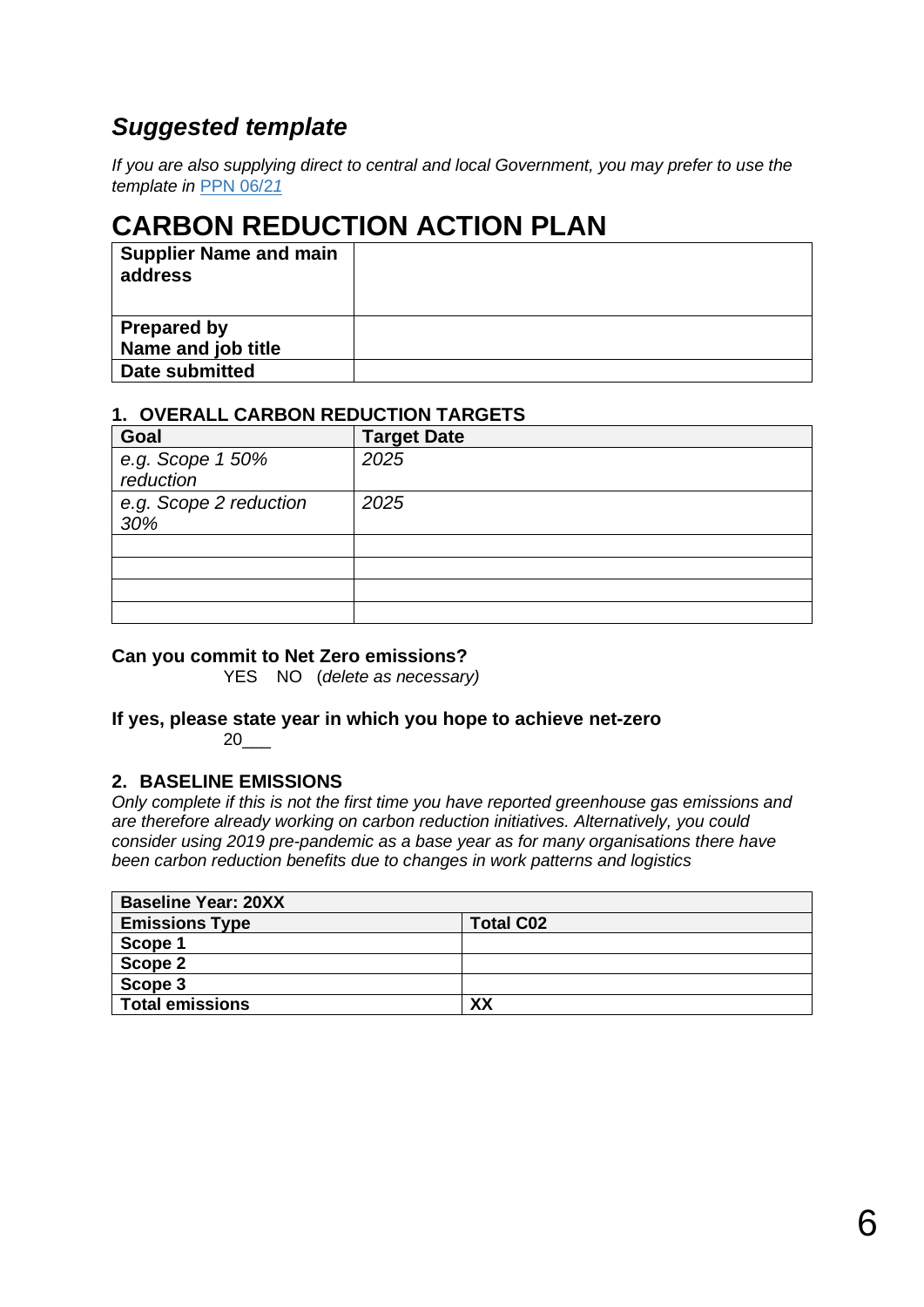#### **3. CURRENT EMISSIONS**

| <b>Reporting Year: 20XX</b> |                  | Only complete this<br>column if you have a<br>baseline year |
|-----------------------------|------------------|-------------------------------------------------------------|
| <b>Emissions Type</b>       | <b>Total C02</b> | % Reduction from<br>baseline                                |
|                             |                  |                                                             |
| Scope 1                     |                  |                                                             |
| Scope 2                     |                  |                                                             |
| Scope 3                     |                  |                                                             |
| <b>Total emissions</b>      | XX               |                                                             |

### **4. CARBON REDUCTION PROJECTS**

| Project                    | <b>Methodology</b>                                                                                                            | <b>Current</b><br><b>Emissions</b> | Target %<br>reduction | <b>Target date</b> |
|----------------------------|-------------------------------------------------------------------------------------------------------------------------------|------------------------------------|-----------------------|--------------------|
| e.g., Electric<br>vehicles | Purchase electric<br>vehicles Install<br>charging points<br>Plan delivery<br>schedules around<br>available charging<br>points | <b>XXX</b>                         | 50%                   | 2023               |
|                            |                                                                                                                               |                                    |                       |                    |
|                            |                                                                                                                               |                                    |                       |                    |
|                            |                                                                                                                               |                                    |                       |                    |
|                            |                                                                                                                               |                                    |                       |                    |
|                            |                                                                                                                               |                                    |                       |                    |

#### *5.* **HOW CAN CUSTOMERS HELP YOU WITH REDUCING YOUR GREENHOUSE GASES?**

#### *e.g., reduced, or central deliveries, packaging reduction*

The HE sector is well-placed to support suppliers with carbon reduction in the supply chain via purchasing consortia, procurement teams, sustainability teams, academia & students. Please contact us if you need help.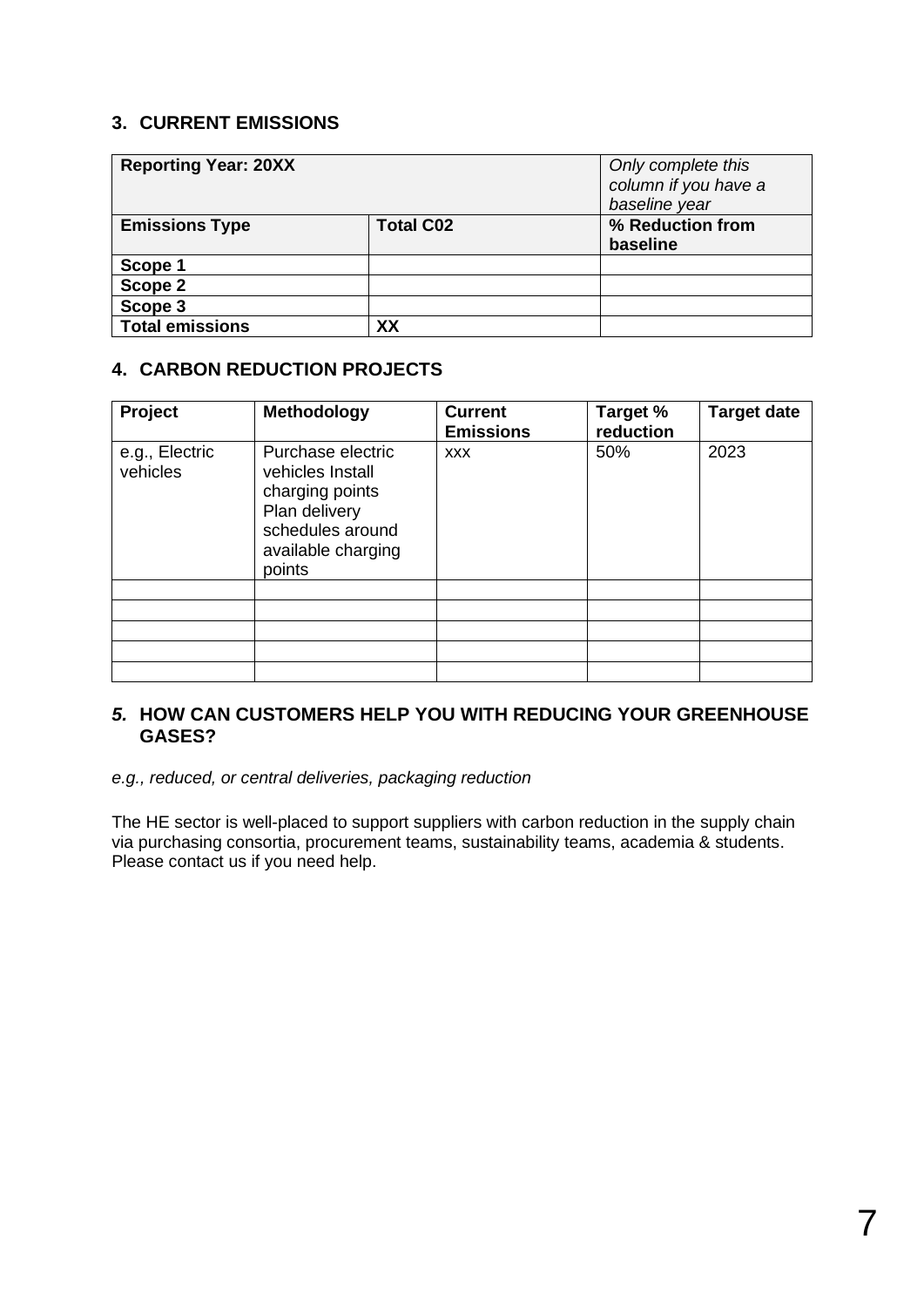### *Useful resources*

- [1.5C Business Playbook](https://exponentialroadmap.org/1-5c-business-playbook/)
- [A beginner's guide to emission reporting WWF](https://www.wwf.org.uk/emission-possible?utm_source=Emission%20Possible&utm_medium=tool-highlights&utm_campaign=SMECH%20A)
- BEIS [greenhouse gas conversion factors](https://www.gov.uk/government/publications/greenhouse-gas-reporting-conversion-factors-2020)
- Carbon Trust [a journey to net-zero for SME's](https://www.carbontrust.com/resources/the-journey-to-net-zero-for-smes)
- [Carbon Trust online calculator](https://www.carbontrust.com/resources/sme-carbon-footprint-calculator)
- DEFRA small business user quide: how to measure and report your greenhouse gas [emissions](https://www.gov.uk/government/publications/small-business-user-guide-guidance-on-how-to-measure-and-report-your-greenhouse-gas-emissions)
- Futurelearn [free e-learning module on how to measure, reduce and off set your](https://www.futurelearn.com/courses/how-to-measure-reduce-and-offset-your-companys-carbon-footprint)  [company's carbon footprint](https://www.futurelearn.com/courses/how-to-measure-reduce-and-offset-your-companys-carbon-footprint)
- [National Procurement Policy Statement](https://www.gov.uk/government/publications/procurement-policy-note-0521-national-procurement-policy-statement)
- [Net Zero Scotland](https://www.netzeronation.scot/)
- [PPN05/21 and PPN06/21](https://www.gov.uk/government/collections/procurement-policy-notes#2021)
- [SME Climate Commitment](https://smeclimatehub.org/sme-climate-commitment/)
- [SME Climate Hub](https://businessclimatehub.org/smes/)
- [Streamlined Energy & Carbon Reporting framework for UK business](https://www.carbontrust.com/news-and-events/insights/secr-explained-streamlined-energy-carbon-reporting-framework-for-uk)
- [Sustain Code of Conduct](https://www.ukupc.ac.uk/responsible%20procurement.html)
- [UK Business Climate Hub](https://businessclimatehub.org/uk/)
- [Energy -zero-waste Scotland](https://energy.zerowastescotland.org.uk/)

### *Key terms glossary*

**Carbon dioxide equivalent (CO2e):** carbon dioxide equivalent is a measure used to compare the emissions from various greenhouse gases, based upon their global warming potential. For example, the global warming potential for methane over 100 years is 25. Therefore 1 tonne of methane released is equivalent to 25 tonnes of CO2 (measured on a 100-year time horizon). Therefore, CO2e works as a single 'currency' for greenhouse gases. **Carbon Disclosure Project (CDP)** - An organisation working with companies and cities to disclose the environmental impact of major corporations in the interest of fighting climate change.

**Carbon Emissions –** Used as a shorthand to refer to greenhouse gas (GHG) emissions that are included in the Kyoto Treaty. Carbon dioxide is the most common GHG and other gases can be measured in relation to it (see CO2e). The lower the value, the better for the environment.

**Carbon Footprint** - The total greenhouse gas emissions caused by an individual, event, organisation, service, or product, expressed as carbon dioxide equivalent.

**Carbon Intensity -** The amount of carbon by weight emitted per unit of energy consumed. A common measure of carbon intensity is weight of carbon per British thermal unit (Btu) of energy. When there is only one fossil fuel under consideration, the carbon intensity and the emissions coefficient are identical. When there are several fuels, carbon intensity is based on their combined emissions coefficients weighted by their energy consumption levels. **Carbon leakage**: the removal of carbon emission sources from a reporting system through changes in the operational or organisational boundary – the emissions still occur but are not reported by the organisation.

**Carbon Management Plan –** A documented strategy committing to sustainable development and carbon reduction. Clear, timebound, actions supporting an organisation meet its carbon reduction objectives. To demonstrate the organisation's commitment to net zero the plan should be a core strategic objective with clear sign-off from the executive board and responsibility clearly assigned to one member of that senior team.

**Carbon Net Zero –** describes a state where any CO2 or greenhouse gas emissions left over after decarbonisation are offset by negative emissions, of CO2, of an equivalent amount from the atmosphere, resulting in no net greenhouse gas impact. In the UK, that would mean that the UK's total greenhouse gas emissions would be equal to or less than the emissions the UK had removed from the environment